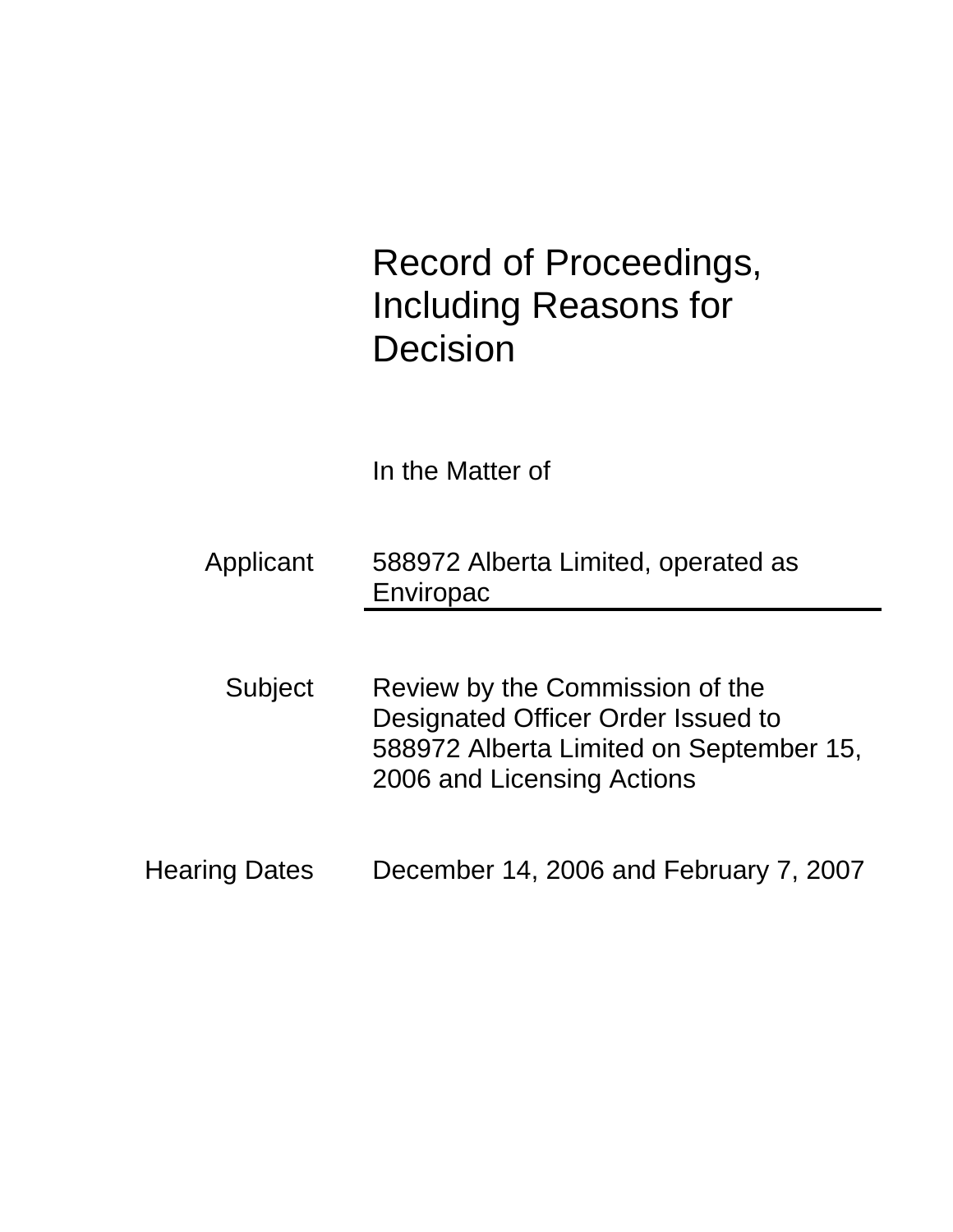## **RECORD OF PROCEEDINGS**

| Applicant:                                                           | 588972 Alberta Limited, operated as Enviropac                                                                                               |
|----------------------------------------------------------------------|---------------------------------------------------------------------------------------------------------------------------------------------|
| Address/Location:                                                    | 2236 - 80 Ave NW, Edmonton, Alberta, T6P 1N2                                                                                                |
| Purpose:                                                             | Review by the Commission of the Designated Officer Order issued<br>to 588972 Alberta Limited on September 15, 2006 and licensing<br>actions |
| Order confirmed in part:                                             | December 14, 2006                                                                                                                           |
| Dates of proceeding:                                                 | December 14, 2006 and February 7, 2007                                                                                                      |
| Location:                                                            | Canadian Nuclear Safety Commission (CNSC) Public Hearing<br>Room, 280 Slater St., 14th. Floor, Ottawa, Ontario                              |
| Members present:                                                     | L. J. Keen, Chair<br>J. A. Dosman<br>M. J. McDill                                                                                           |
| Secretary:<br><b>Recording Secretary:</b><br><b>General Counsel:</b> | M.A. Leblanc<br>M. Young<br>J. Lavoie/S. Maislin Dickson                                                                                    |

| <b>Applicant Represented By</b>                     | <b>Document Number</b> |
|-----------------------------------------------------|------------------------|
| • R. Masnyck, President and Chief Executive Officer | CMD 06-H159.1          |
| • D. MacDonald, employee of 588972 Alberta Limited  | CMD 06-H159.1A         |
| <b>CNSC</b> staff                                   | <b>Document Number</b> |
| $\bullet$ R. Jammal                                 | CMD 06-H159            |
| $\bullet$ P. Fundarek                               | CMD 06-H159.A          |
|                                                     | CMD 06-H159.B          |

|                             | <b>Designated Officer Order:</b> Replaced by Commission Order |
|-----------------------------|---------------------------------------------------------------|
| <b>Storage License:</b>     | Suspended in whole                                            |
| <b>Processing Licence:</b>  | Suspended in whole                                            |
| <b>Calibration Licence:</b> | Suspended in whole                                            |
| <b>Date of Decision:</b>    | May 16, 2007                                                  |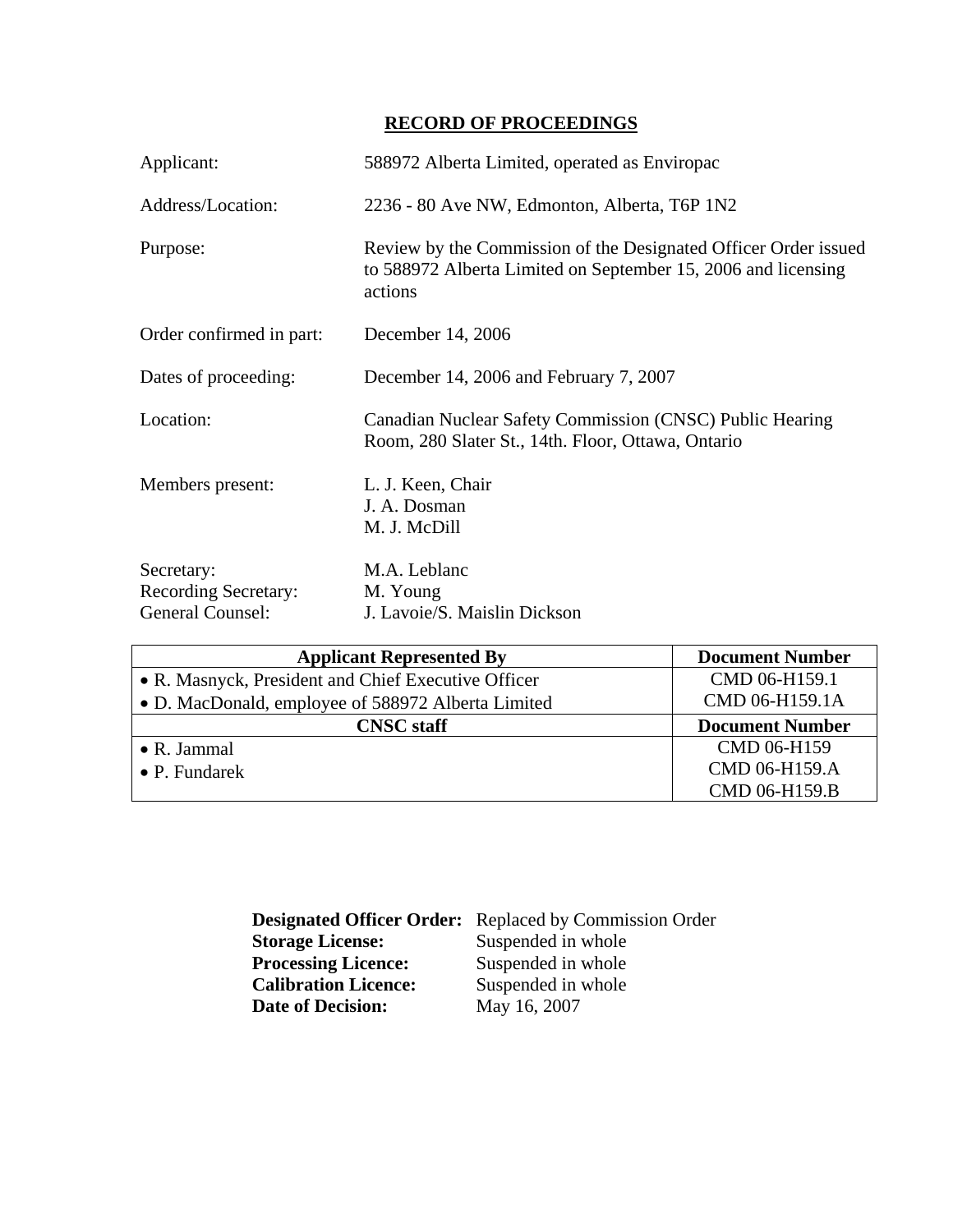# **Table of Contents**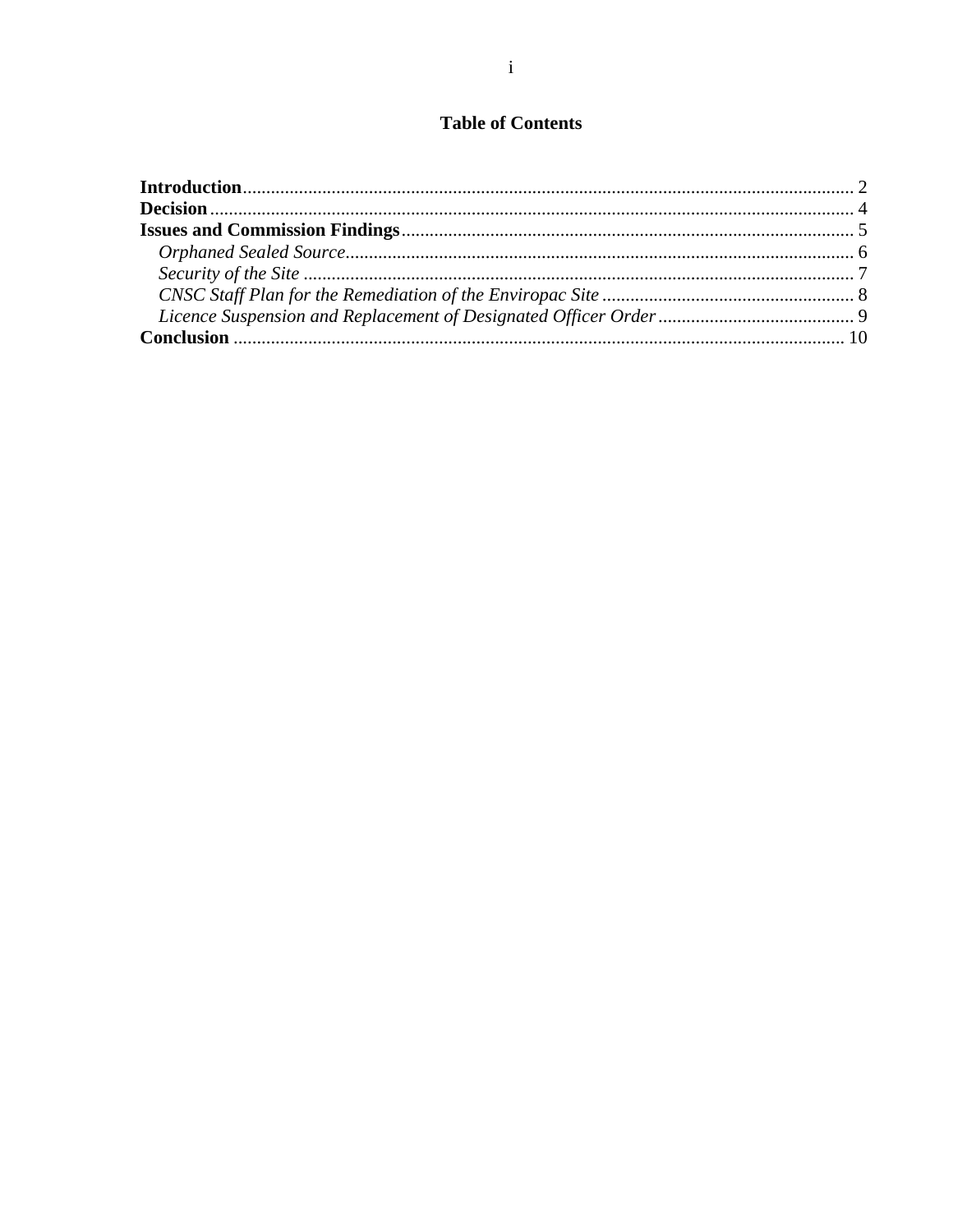## **Introduction**

 $\overline{a}$ 

- 1. 588972 Alberta Limited, operated as Enviropac and located in Edmonton, Alberta, currently holds three licences issued by the Canadian Nuclear Safety Commission<sup>1</sup> (CNSC):
	- a storage licence 12127-2-09.1, issued January 1, 2006;
	- a licence to process unsealed nuclear substances 12127-3-09.0, issued October 1, 2004; and
	- a calibration licence 12127-4-09.0, issued October 1, 2004.
- 2. An inspection of the Enviropac premises conducted by CNSC staff on March 1, 2005 identified many health, safety and security issues of non-compliance. As a result of this non-compliance, CNSC Inspector Order 195 was issued on March 2, 2005. One of the conditions of Order 195 prohibited the acquisition and transfer of nuclear substances and radiation devices.
- 3. In September 2006, it was decided by the CNSC Directorate of Nuclear Substance Regulation management that an inspection should be carried out to verify the operations at the Enviropac premises. CNSC staff had been unable to obtain a proper inventory from Enviropac, and had information that Enviropac had received, and continued to receive, radiation devices and nuclear substances, contrary to written commitments to CNSC staff that it would cease doing so.
- 4. On September 14, 2006, CNSC Inspectors were refused entry by Enviropac to the premises identified on the CNSC Licences, namely 2236 – 80 Avenue, Edmonton, Alberta. CNSC Inspectors assisted the City of Edmonton police by providing the information necessary for a Warrant to Search, Identifier Number 06-125614, for the premises for the purpose of verifying compliance with the *Nuclear Safety and Control Act*<sup>2</sup> (NSCA), pursuant to paragraph  $30(1)(c)$  of the NSCA.
- 5. During its inspection on September 14, 2006, CNSC staff identified with certainty that Enviropac had carried out, and continued to carry out, unlicensed activities, including the servicing of radiation devices, manufacturing of sealed sources, manufacturing of radiation devices and the transfer of licensable material to unlicensed users.
- 6. During this inspection and as noted in previous inspections, radiation dose rates measured around the premises were found to be elevated. CNSC staff was concerned that the elevated dose rates posed a risk to the public, in addition to all of the other unlicensed activities identified. CNSC staff identified a number of nuclear substances and radiation devices that were improperly labelled, were improperly stored and that were releasing radiation with dose rates significantly in excess of regulatory limits.

<sup>&</sup>lt;sup>1</sup> In this *Record of Proceedings, the Canadian Nuclear Safety Commission* is referred to as the "CNSC" when referring to the organization and its staff in general, and as the "Commission" when referring to the tribunal component. 2  $2$  S.C. 1997, c. 9.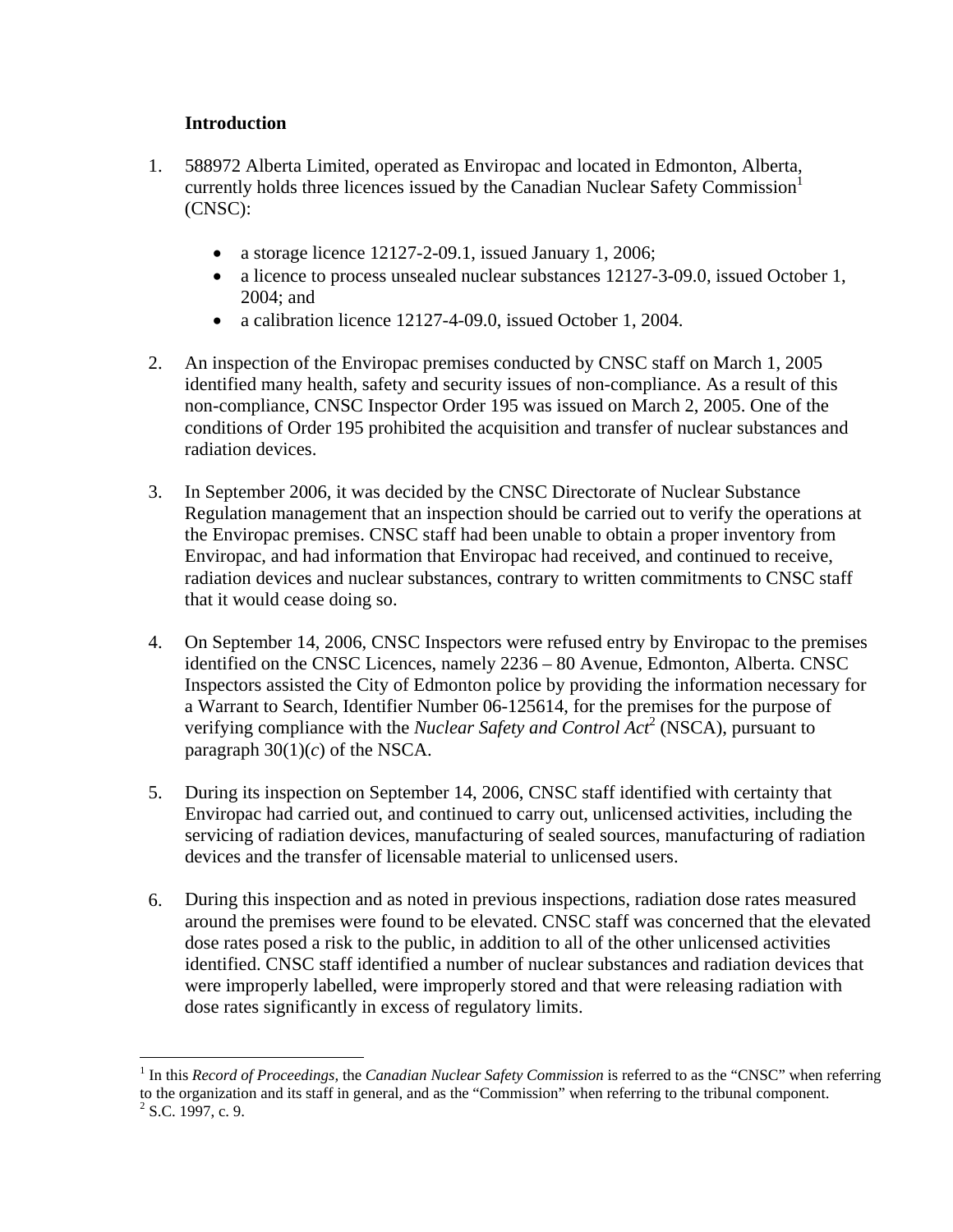- 7. On September 15, 2006, a CNSC Designated Officer, pursuant to his authority under paragraph 37(2)(*f*) and subsection 35(1) of the NSCA, issued an Order to Enviropac. The Designated Officer Order (Order) required Enviropac to immediately comply with specific actions and measures identified in the Order. Pursuant to the Order, Enviropac was prohibited from carrying out any licensed activities under any of its CNSC licences.
- 8. On September 20, 2006, pursuant to subsection 37(6) of the NSCA, the Designated Officer referred the Order to the Commission for review to confirm, amend, revoke or replace the Order. The purpose of the review is to provide the person named in or subject to the Order with an opportunity to be heard by the Commission.
- 9. CNSC staff also recommended that the Commission, in its review, consider including additional conditions in the Order. CNSC staff also recommended that the Commission amend, on its own motion, the storage licence and revoke the calibration licence and the licence to process unsealed nuclear substances.
- 10. Pursuant to paragraph 40(1)(d) of the NSCA, the Commission provided an opportunity to be heard to Enviropac, as the person subject to and named in the Order.
- 11. As described in the *Record of Proceedings*<sup>3</sup> from the opportunity to be heard on December 14, 2006, the Commission confirmed the Order in part, but decided to adjourn the hearing to a later date, February 7, 2007, to consider the proposed amendment to the Order and the licensing matters, at the request of the licensee. During the hearing, Enviropac stated that it did not take issue with the four terms of the Order.
- 12. Enviropac subsequently submitted its review of CNSC staff's proposed amendment to the Order and licensing matters. In its submission, Enviropac did not oppose the proposed amendment of the storage licence and proposed revocation of the calibration licence and the licence to process unsealed nuclear substances. To assist in the preparation of a decommissioning plan, Enviropac proposed an amendment to the Order for the Commission's consideration.
- 13. Following the proceeding of February 7, 2007, CNSC staff provided supplementary information (CMD 07-H159.B) to the Commission on March 14, 2007. This information detailed an investigation into a sealed source that was last documented to be in the possession of Enviropac and was discovered at a scrap metal recycling facility, as well as a security violation at the Enviropac site. Based in large part on these developments, CNSC staff provided the Commission with revised recommendations concerning the licensing issues and regulatory action to be taken with regard to the licensee.
- 14. This *Record of Proceedings* describes the Commission's consideration of the proposed amendments to the Order, the proposed revocation of Enviropac's licences, the proposed direction to a Designated Officer, the proposed issuance of an Emergency Order and the reasons for the decision.

 $\overline{a}$ 

<sup>3</sup> *Review by the Commission of the Designated Officer Order Issued to 588972 Alberta Limited on September 15, 2006*, December 15, 2006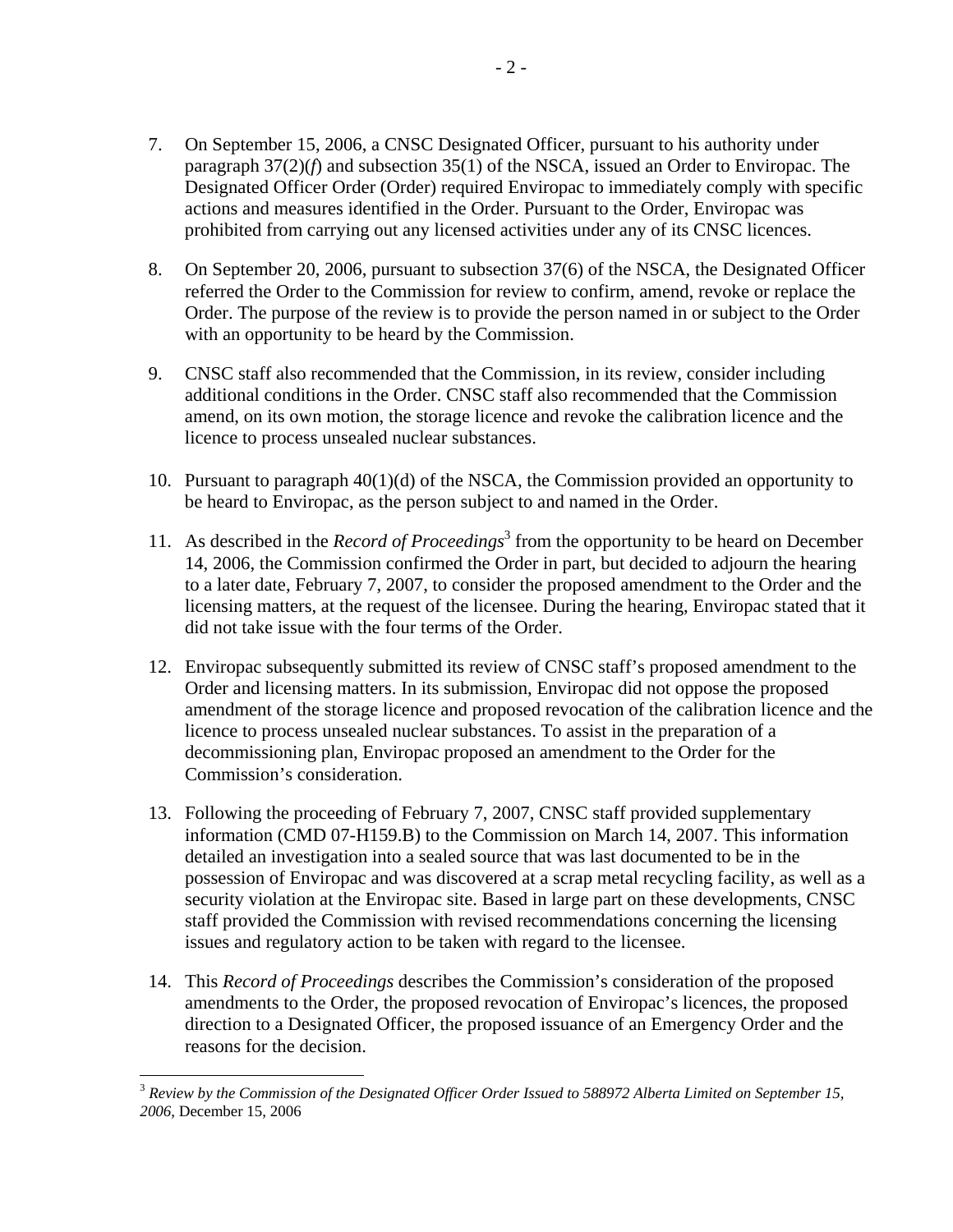#### Issues

- 15. In its review of the Order, the Commission is required to amend, revoke or replace the Designated Officer Order issued on September 15, 2006 and confirmed in part by the Commission on December 14, 2006, pursuant to subsection 37(6) of the NSCA.
- 16. The Commission was also asked to determine whether it would, on its own motion, revoke the storage licence 12127-2-09.1, revoke the calibration licence 12127-4-09.0, and revoke the licence to process unsealed nuclear substances 12127-3-09.0, pursuant to section 25 of the NSCA and paragraph 8(2)(*a*) of the *General Nuclear Safety and Control Regulations*<sup>4</sup>.
- 17. The Commission was requested to direct a Designated Officer to seize all nuclear substances and prescribed equipment currently listed in the three CNSC licences issued to Enviropac, pursuant to subsection 9(1) of the *General Nuclear Safety and Control Regulations*.
- 18. The Commission was also requested to decide whether to issue an Emergency Order to direct CNSC staff to arrange, through the services of a person or persons licensed by the CNSC, the handling, storage, servicing and transfer of all nuclear substances and prescribed equipment from the site of licensed activities with the intention of removing all licensed materials from the Enviropac site, pursuant to subsection 47(1) of the NSCA.

## Proceeding

- 19. The proceeding was conducted in accordance with Part 6 of the *Canadian Nuclear Safety*  Commission Rules of Procedure<sup>5</sup>. The President of the Commission decided that it would not be prejudicial to Enviropac and would be in the public interest to carry out the proceeding in a public forum and thus the public was invited to observe the proceeding.
- 20. The Panel of the Commission (hereafter referred to as the Commission), in making its decision, considered information presented for a proceeding held on December 14, 2006 and February 7, 2007 in Ottawa, Ontario. During the proceeding, the Commission considered written submissions from CNSC staff (CMD 06-H159, CMD 06-H159.A and CMD 06-H159.B), including the Designated Officer Order, and Enviropac (CMD 06-H159.1 and CMD 06-H159.1A). The Commission also heard oral presentations from CNSC staff and Enviropac, who participated via teleconference.
- 21. Following the continuation of the proceeding on February 7, 2007, CNSC staff issued a supplementary CMD to the Commission on March 14, 2007. This supplementary CMD included revised recommendations for the Commission's consideration.

 $4$  S.O.R.\2000-202.

 $5$  S.O.R./2000-211.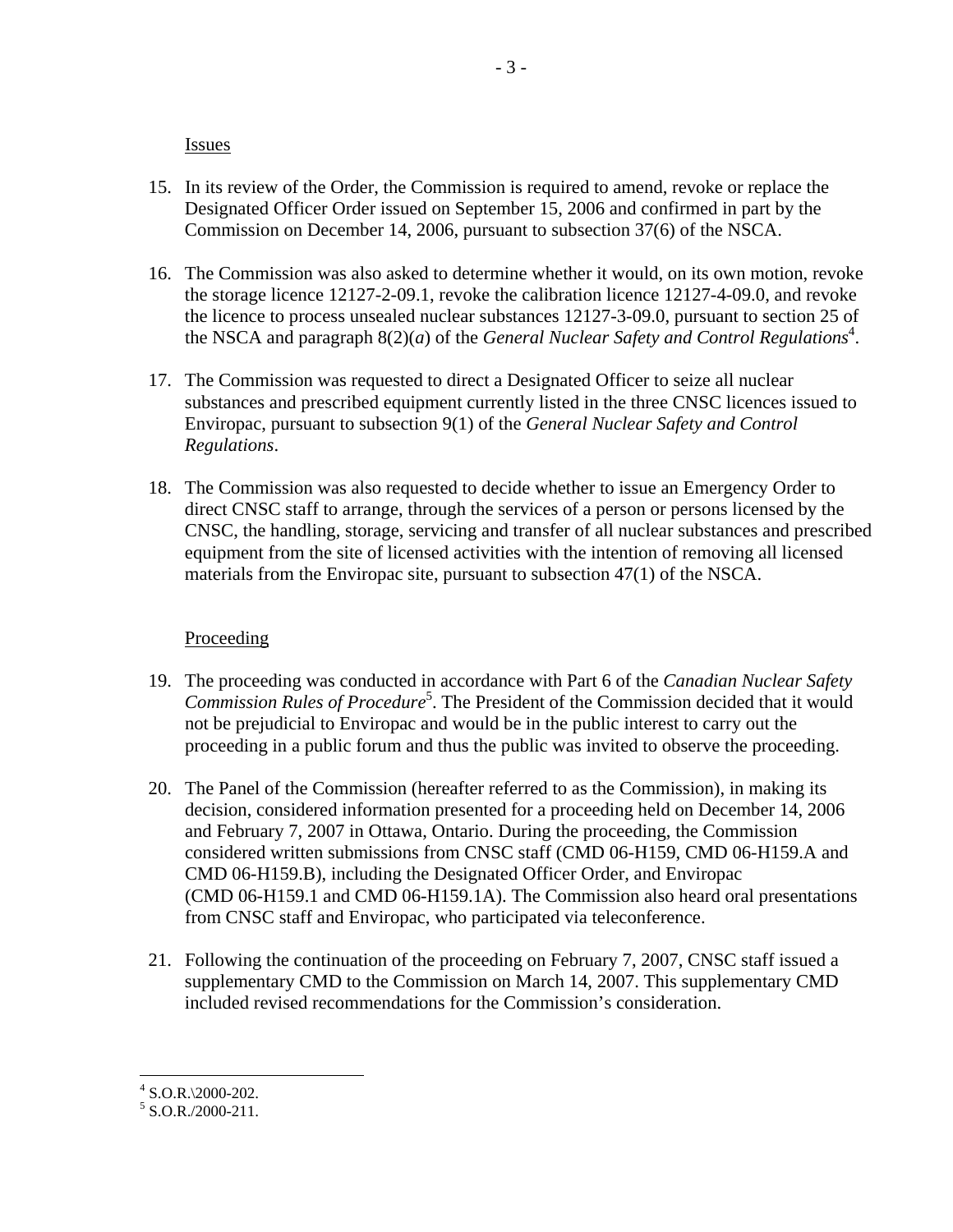22. Enviropac was provided with an opportunity to be heard with respect to the additional information by submitting additional representations to the CNSC Secretariat on or before April 30, 2007. Enviropac did not submit any additional information and on May 16, 2007, the Commission completed its deliberations on the matter based on the evidence available for reference on the record.

## **Decision**

23. Based on its consideration of the matter, as described in more detail in the following sections of this *Record of Proceedings*, the Commission concludes that Enviropac is no longer qualified to carry on the activities that the licences authorize. Therefore,

the Commission, pursuant to subsection 37(6) of the *Nuclear Safety and Control Act*, replaces the Designated Officer Order issued to 588972 Alberta Limited on September 15, 2006 and confirmed in part by the Commission on December 14, 2006, with the Commission Order attached to this *Record of Proceedings*.

The Commission, pursuant to section 25 of the *Nuclear Safety and Control Act* and subsection 8(2) of the *General Nuclear Safety and Control Regulations*, suspends in whole storage licence 12127-2-09.1, licence to process unsealed nuclear substances 12127-3-09.0 and calibration licence 12127-4-09.0, issued to 588972 Alberta Limited and operated as Enviropac.

The Commission, pursuant to subsection 9(1) of the *General Nuclear Safety and Control Regulations*, directs a Designated Officer to seize all nuclear substances and prescribed equipment currently listed in the three CNSC licences issued to Enviropac.

The Commission, in accordance with paragraph 34(*b*) of *the Nuclear Safety and Control Act*, decides that it will, once the inventory of nuclear substances has been completed, apply to the Federal Court to obtain an order for the disposal of all nuclear substances and prescribed equipment seized by the Designated Officer, and directs CNSC staff to file the necessary documentation in accordance with the *Federal Courts*  Rules<sup>6</sup>.

24. The Commission replaces the Designated Officer Order with the Commission Order attached to this *Record of Proceedings*. The Commission Order includes conditions that prohibit Enviropac from conducting any and all activities relating to the powers, rights and privileges granted under its licences, including handling or servicing any nuclear substances or prescribed equipment; provide the CNSC with full and unfettered access at all times to the Enviropac premises; and prohibit Enviropac from interfering with the CNSC's possession, transfer, transport and storage of nuclear substances and prescribed equipment

 $\overline{a}$ 6 SOR/98-106.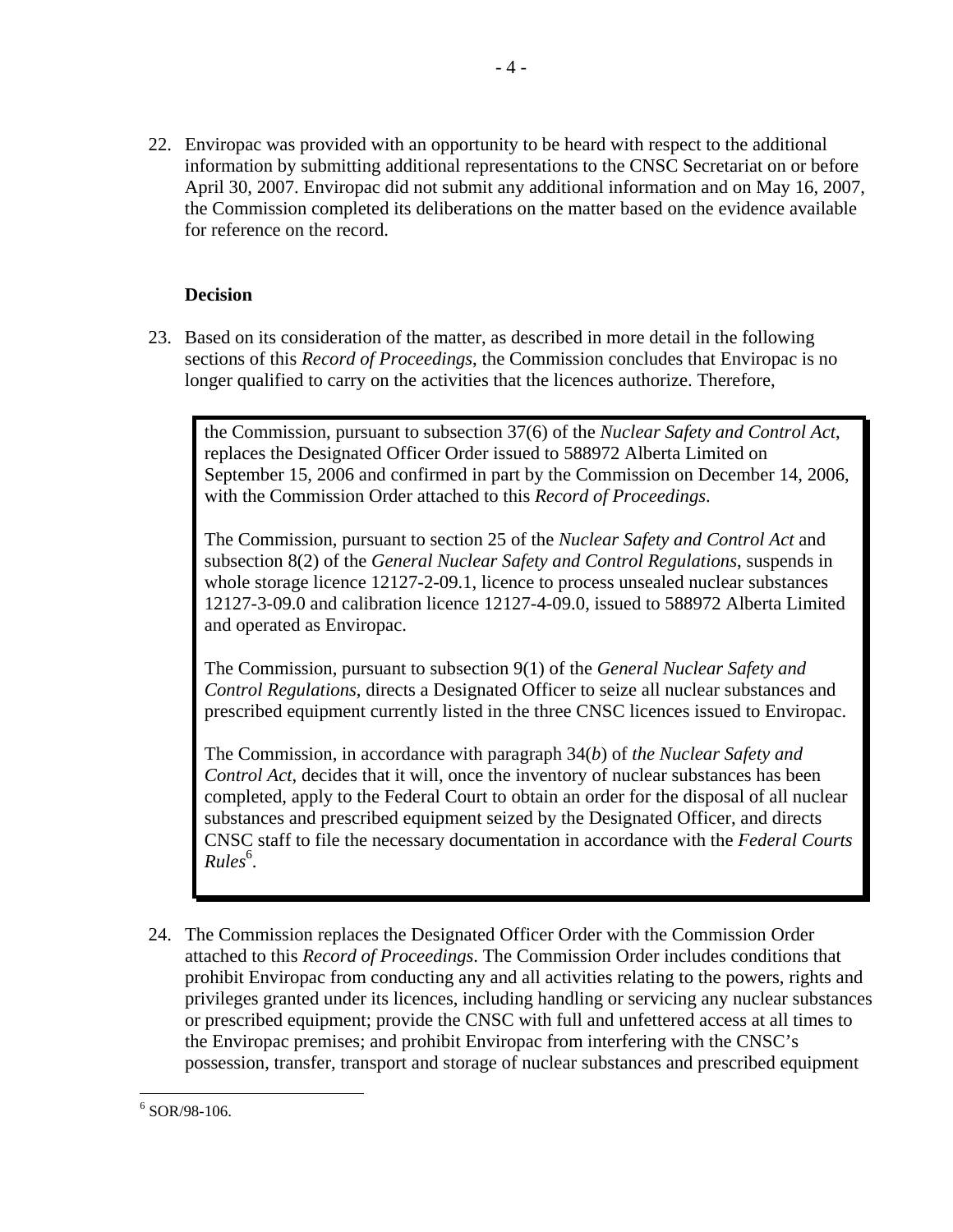located on the Enviropac premises. The Commission Order also requires that Enviropac submit to the CNSC staff a monthly report on its compliance activities that have been taken under the Commission Order.

## **Issues and Commission Findings**

- 25. In making its decision, the Commission considered the following information from CNSC staff concerning the performance of the licensee:
	- CNSC staff has been unable to obtain a complete inventory of nuclear substances and radiation devices located at the premises of Enviropac, despite promises made by the licensee;
	- on September 14, 2006, CNSC Inspectors, accompanied by City of Edmonton police officers, attended at the premises located at 2236 – 80 Avenue, Edmonton, Alberta and in executing the warrant observed evidence of activities that were contrary to the NSCA, including the servicing of radiation devices, manufacturing of sealed sources, manufacturing of radiation devices and the transfer of licensable material to unlicensed users;
	- Enviropac did not implement basic requirements for the proper storage of various types of radiation sources;
	- during an inventory inspection of the premises by CNSC staff in October 2006, a small number of radiation devices were observed to be stored on shelves in an unsafe configuration and could not be accessed by CNSC staff for the purposes of completing the inventory;
	- during the inspection of the premises by CNSC staff in October 2006, CNSC staff noted sealed sources that were improperly shielded and stored, including neutron sources in lead shielding, several discrete sealed sources in a container designed for one, and exterior dose rates that were above the conditions specified in the licence;
	- Enviropac did not ensure adequate protective measures were in place for the activities being carried out and caused or allowed the servicing of radiation devices, the manufacturing of radiation devices and the manufacturing of sealed sources without the appropriate licence from the CNSC;
	- Enviropac sold cobalt-60 foil markers in excess of the exemption quantity to a company that was not licensed by the CNSC to receive nuclear substances, contrary to section 26 of the NSCA and section 13 of the *General Nuclear Safety and Control Regulations*;
	- Enviropac is significantly in arrears with respect to payments required under the CNSC's cost recovery fees regulation, last determined to be \$117,900.00 for all three licenses;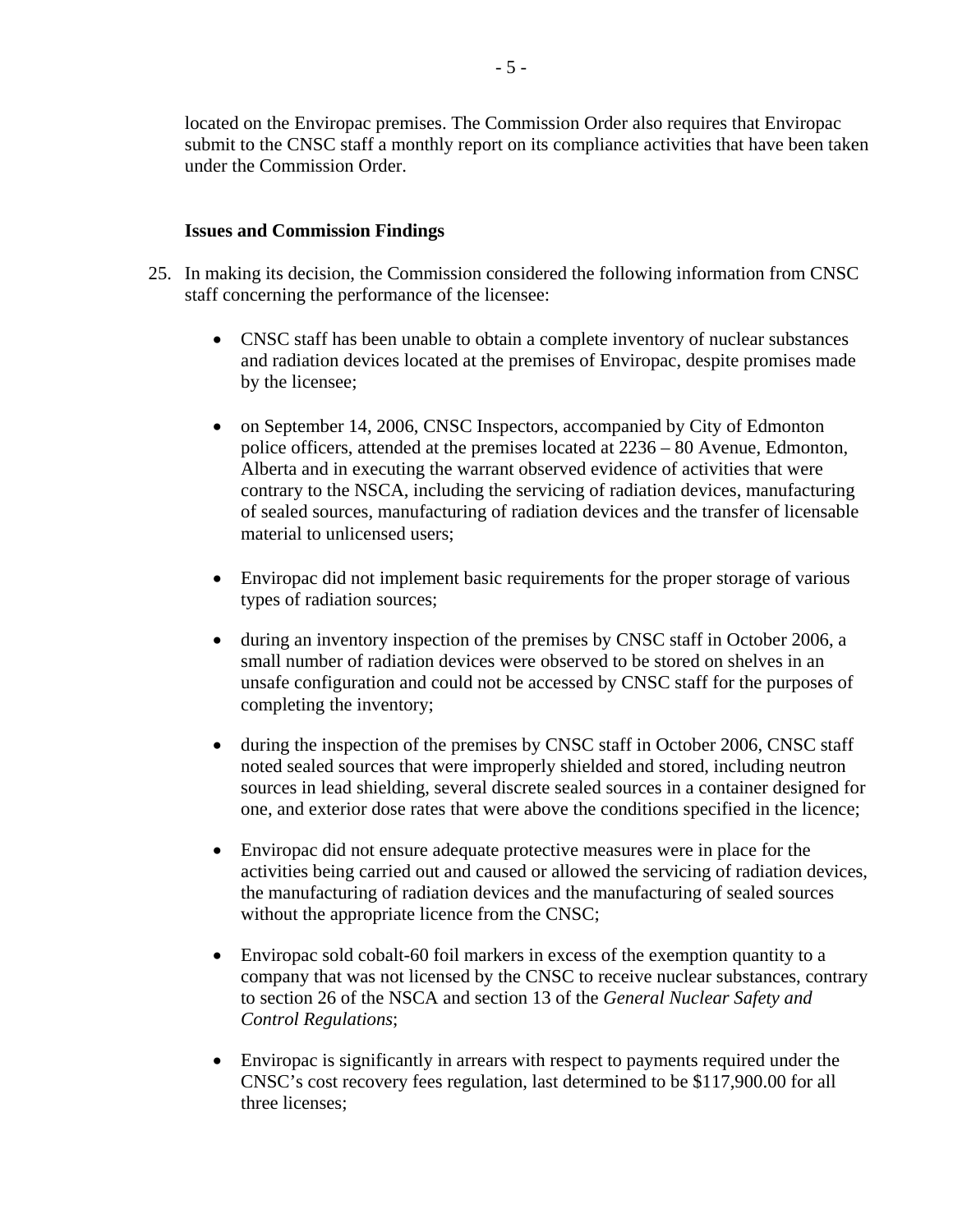- on February 9, 2007, AltaSteel of Edmonton, Alberta reported to the CNSC that a load of scrap steel originating from Maple Leaf Metal Industries, also of Edmonton, Alberta, contained a 74 gigabecquerel (GBq) Cesium 137 (Cs-137) sealed source, bearing serial number CSV E48;
- CNSC staff were able to trace this sealed source to the 2004 inventory report records of Enviropac; however the sealed source was not part of Enviropac's 2005 inventory report record nor could Enviropac account for the transfer of sealed source CSV E48; and
- during an inspection of the premises by CNSC staff the week of February 26, 2007, CNSC staff determined that the security system was not in compliance with the Designated Officer Order issued on September 15, 2006 and confirmed in part by the Commission on December 14, 2006. The security system was not completely operational until March 8, 2007.
- 26. During the proceeding on February 7, 2007, the Commission asked if the employees at Enviropac were registered nuclear energy workers (NEWs) and wore dosimeters. CNSC staff responded that employees were registered NEWs, were registered with the National Dose Registry and wore dosimeters. CNSC staff noted that the most recent National Dose Registry information on the Enviropac employees is not yet available.
- 27. Taken together, this evidence leads the Commission to conclude that Enviropac has not taken all reasonable precautions to protect the environment, the health and safety of persons, maintain security and fulfill other obligations as set out in paragraph 12(1) of the *General Nuclear Safety and Control Regulations*, made pursuant to the NSCA. The Commission concludes that this evidence demonstrates that Enviropac is not able to make adequate provision for the health and safety of persons, protection of the environment or maintenance of security for nuclear substances and prescribed equipment. The Commission concludes that this evidence demonstrates that Enviropac is no longer qualified to carry out any licensed activities.

#### *Orphaned Sealed Source*

28. In its most recent submission (CMD 06-H159.B), CNSC staff detailed its investigation into a discovered sealed source that was last documented to be in the possession of Enviropac. CNSC staff reported that a load of scrap steel originating from Maple Leaf Metal Industries, a non-CNSC licensee, alarmed radiation detectors at the site of AltaSteel Ltd. (AltaSteel). CNSC staff recounted that, following the identification of the load of scrap steel containing a sealed source, AltaSteel personnel immediately isolated the truck containing the source in a safe, secure manner to protect workers and the general public until the sealed source could be removed. CNSC staff further explained that a CNSClicensed consultant was contacted to remove and identify the source, which was found to be a 74 GBq Cs-137 sealed source.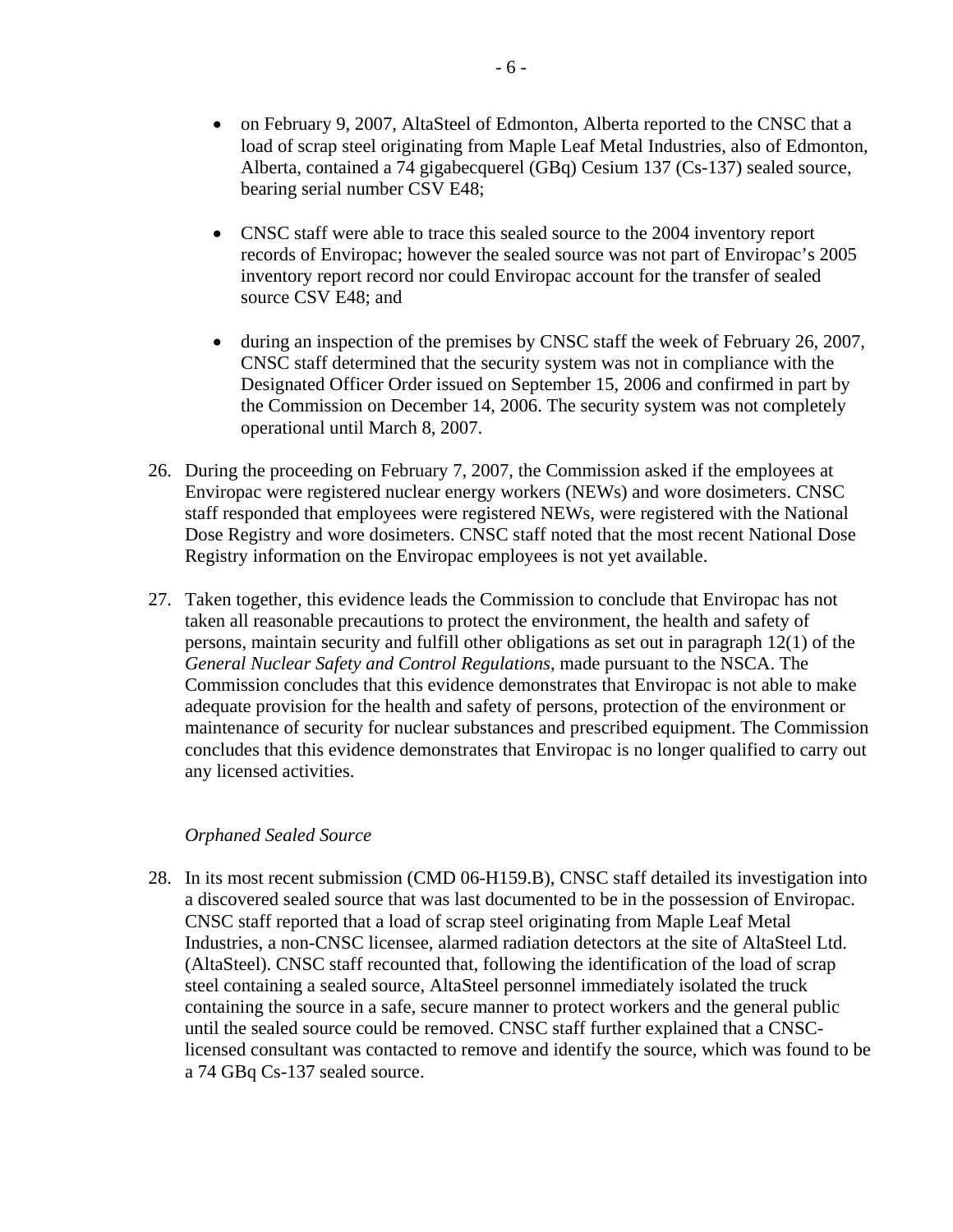- 29. CNSC staff stated that it conducted a thorough search for information on the ownership of this sealed source through a review of the National Sealed Source Registry, the database of CNSC licensees and records submitted by licensees for compliance purposes. CNSC staff stated that the sealed source was legally transferred to Enviropac in March 1999 and was in Enviropac's annual inventory records as recently as July 2004. CNSC staff noted that the annual inventory records submitted in August 2005 did not include the sealed source, and Enviropac has been unable to provide any records of transfer of the sealed source from its inventory to any other person.
- 30. CNSC staff further stated that it visited the site of Maple Leaf Metal Industries to attempt to determine how, when and why the sealed source ended up at that location, as well as evaluate the potential for inadvertent exposure to workers and members of the public from the sealed source. CNSC staff reported that it was not possible to determine the previous location of the sealed source prior to its discovery at AltaSteel.
- 31. CNSC staff stated that it assessed the potential personnel exposures as a result of the orphaned sealed source. CNSC staff explained that it conducted a dose reconstruction for the driver of the truck containing the sealed source, as well as for workers in each of the two scrap metal yards where the source was known to have been located. CNSC reported that, for the known exposure situations, the radiation dose to any person was well below the regulatory public dose limit prescribed in the *Radiation Protection Regulations*<sup>7</sup> and this event did not represent a significant risk to any member of the public.
- 32. CNSC staff stated that, due to the poor record-keeping and tracking of nuclear substances by Enviropac, there could have been a reasonable probability that one or more unknown additional Cs-137 sealed sources could be out of regulatory control. After verification, CNSC staff reported that, with the assistance of a CNSC-licensed contractor, the additional Cs-137 sealed sources were confirmed to be under regulatory control at the Enviropac site.
- 33. CNSC staff stated that it could not determine with certainty the circumstances behind Enviropac's loss of control of the sealed source. CNSC staff was of the opinion that this event further demonstrated that Enviropac has not been able to make adequate provision for the health and safety of persons, protection of the environment or maintenance of security for nuclear substances and prescribed equipment.

## *Security of the Site*

34. CNSC staff stated that while conducting a site visit during the week of February 26, 2007, CNSC staff found that, due to an operational failure, the security system was not in compliance with the Order issued on September 15, 2006 and confirmed in part by the Commission on December 14, 2006. CNSC staff reported that despite numerous efforts to have Enviropac rectify the situation, the security system was not completely operational until March 8, 2007.

<sup>&</sup>lt;u>.</u>  $17$  S.O.R./2000-203.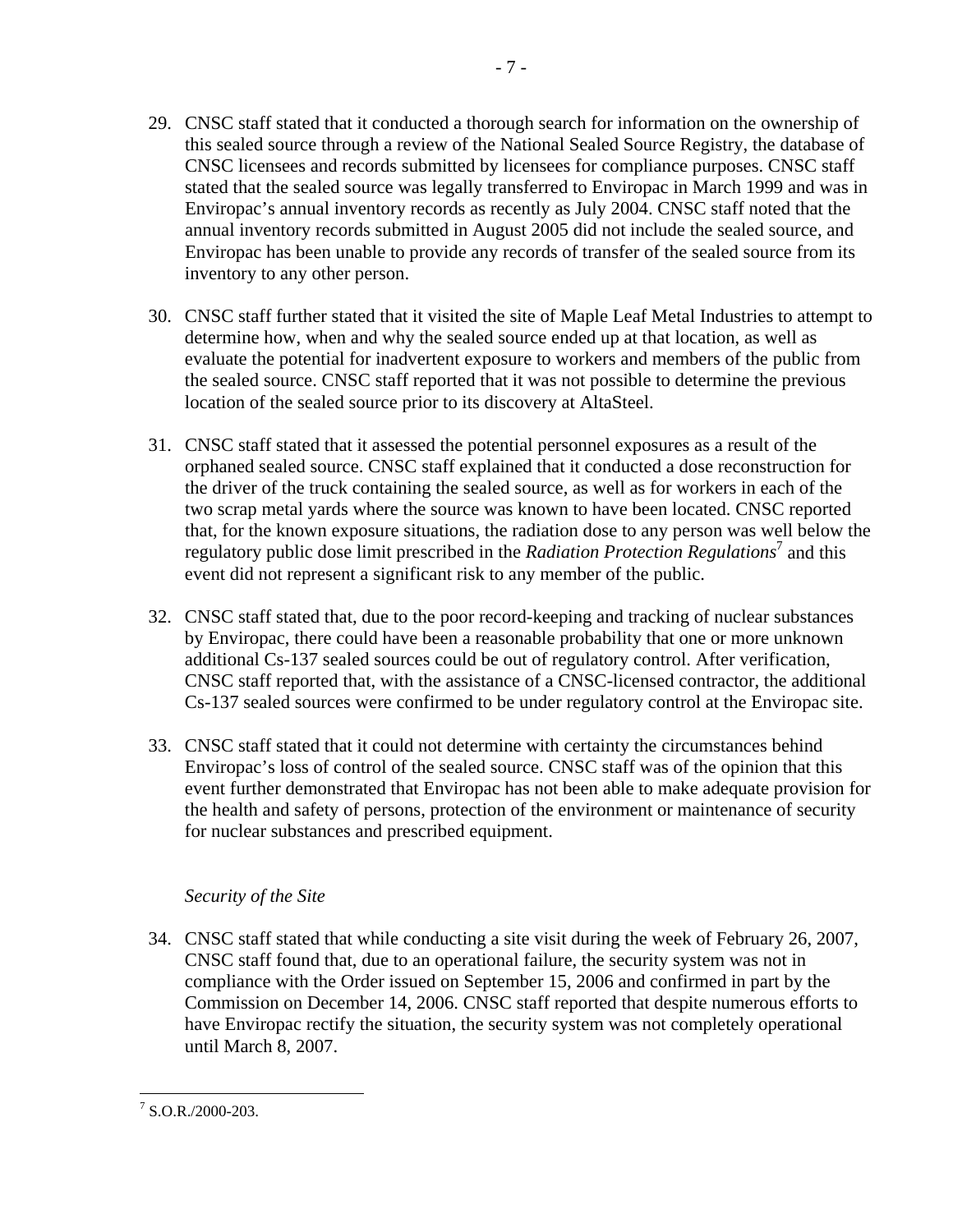- 35. CNSC staff stated that it inspected the site on March 8, 2007 to assess compliance with the security requirements and remind Enviropac of its obligation under the Order to ensure that there was no unauthorized removal of nuclear substances and radiation devices from the site.
- 36. CNSC staff stated that this contravention of the Order demonstrated that it is no longer assured that Enviropac can maintain safe storage of nuclear substances and prescribed equipment onsite. CNSC staff was of the opinion that the continued storage of nuclear substances and prescribed equipment at the Enviropac site represents a significant risk to members of the public.

#### *CNSC Staff Plan for the Remediation of the Enviropac Site*

- 37. In its submission, CNSC staff proposed a three-phase plan to carry out the full remediation of the site with a view of returning it to unrestricted use within a reasonable timeframe. CNSC staff explained that its plan includes short-term (Phase 1), medium-term (Phase 2), and long-term (Phase 3) objectives, with status reports to update the Commission on the progress of the plan.
- 38. CNSC staff stated that Phase 1 would include the identification of the high-risk sources at the Enviropac site, the development and implementation of a plan for the safe transportation of those sources to a licensee qualified to possess and store them, and the provision for the safe storage at the site of the qualified licensee until final arrangements can be made for their eventual disposition. CNSC staff explained that the implementation of this phase would significantly reduce the risk posed by the high-risk sources currently stored at the Enviropac site, will increase the margin of safety for members of the public in the vicinity of the site, and eliminate the potential for further loss of control of the high-risk sources.
- 39. CNSC staff stated that Phase 2 would include the removal of the sealed sources in the fixed and portable gauges, as well as all other significant nuclear substances, in a manner similar to Phase 1.
- 40. CNSC staff stated that Phase 3 would include the confirmation that all radioactive materials have been removed. CNSC staff noted that any remaining nuclear substances would be removed using accepted decommissioning practices. CNSC staff added that a final decommissioning report would be prepared to identify all actions taken during the remediation of the site.
- 41. The Commission accepts Phases 1 and 2 of the proposed remediation plan. The Commission is of the opinion that the completion of Phases 1 and 2, in the short-term, should render the site into a safe state and will ensure that provisions are made such that the site does not pose an unreasonable risk to the health and safety of persons or the environment. The Commission is of the opinion that it is not necessary at this time for CNSC staff to conduct Phase 3, as returning the site to unrestricted use would entail a full decommissioning, which can be addressed following the completion of Phases 1 and 2.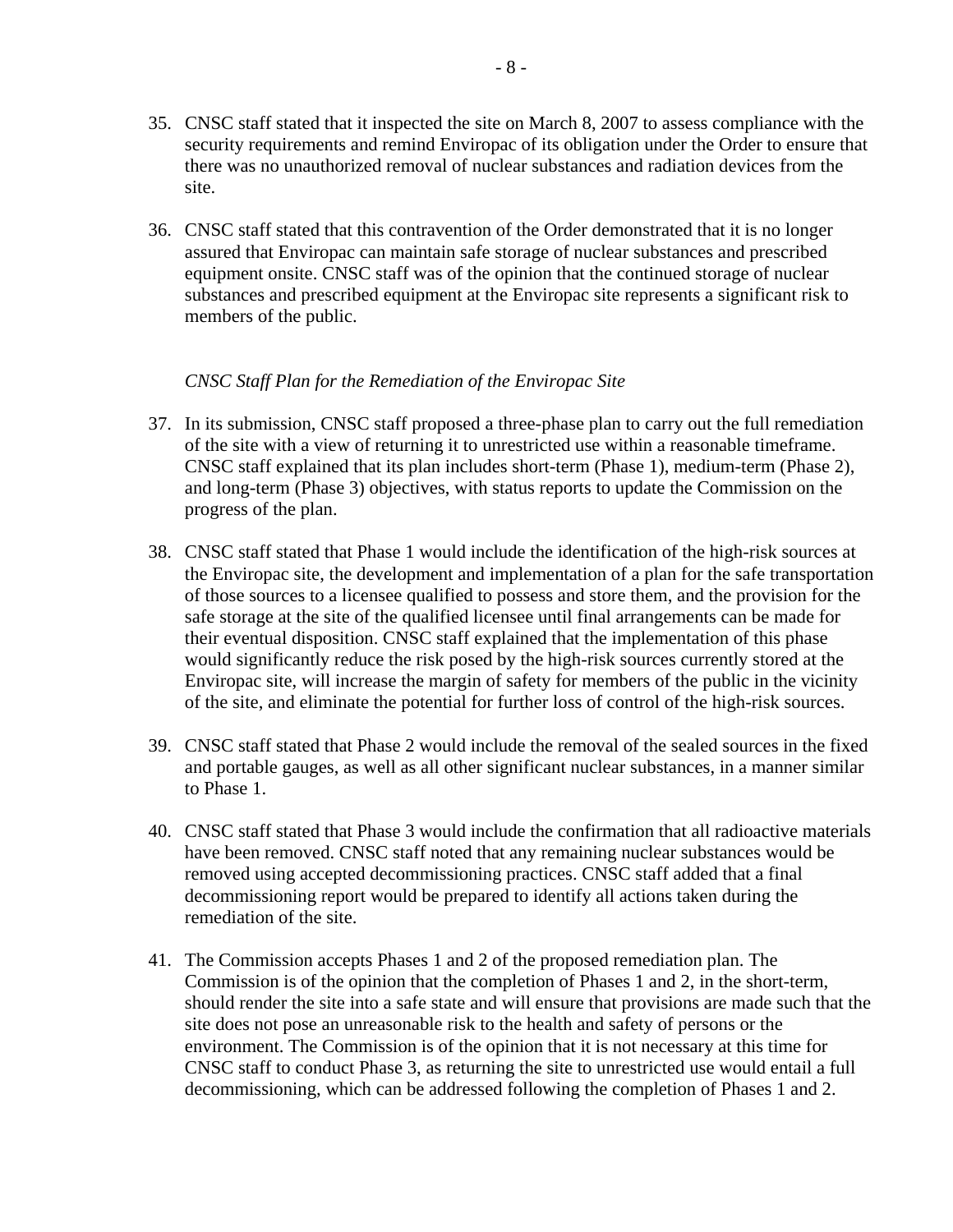## *Licence Suspension and Replacement of Designated Officer Order*

- 42. CNSC staff expressed the opinion that Enviropac is no longer qualified to carry out any licensed activities. CNSC staff recommended that the Commission revoke Enviropac's three CNSC licences; direct a Designated Officer to take possession of all nuclear substances and prescribed equipment currently on the three licences; and issue an Emergency Order to direct CNSC staff to arrange, through the services of a person or persons licensed by the CNSC, the handling, storage, servicing and transfer of all nuclear substances and prescribed equipment from the site of licensed activities with the intention of removing all licensed materials from the Enviropac site.
- 43. The Commission notes that this is a very serious and significant situation. The Commission concurs with CNSC staff's assessment and is of the opinion that Enviropac is no longer qualified to carry out any licensed activities under the NSCA. The Commission decides to suspend Enviropac's three licences in whole, rather than revoke them, pursuant to section 25 of the NSCA. In doing so, Enviropac shall remain a licensee while the site is rendered into a safe state and shall remain accountable for its responsibilities and obligations under the NSCA, including compliance with regulations and cost recovery.
- 44. Following its decision to suspend Enviropac's licences, the Commission considered the recommendation to direct a Designated Officer to seize all nuclear substances and prescribed equipment currently listed in the three licences, pursuant to subsection 9(1) of the *General Nuclear Safety and Control Regulations*. The Commission is of the opinion that such action is required because Enviropac is no longer qualified to carry out any licensed activities and because the current condition of the Enviropac site may result in an unreasonable risk to the health and safety of the public and the environment. Therefore, the Commission, pursuant to subsection 9(1) of the *General Nuclear Safety and Control Regulations*, directs a Designated Officer to seize all nuclear substances and prescribed equipment currently on the three licences issued to Enviropac.
- 45. Further to its decision to direct staff to seize all nuclear substances and prescribed equipment currently on the three licences issued to Enviropac, the Commission considered the recommendation from CNSC staff to issue an Emergency Order. The Commission notes that although this situation is serious, an Emergency Order is not necessary to achieve the desired result of limiting the risk at the site to a reasonable level.
- 46. The Commission is of the opinion that the Designated Officer Order previously issued to Enviropac can be replaced with a Commission Order that includes conditions to allow CNSC staff to carry out the necessary work outlined in Phase 1 and Phase 2 of its remediation plan.
- 47. Enviropac had proposed that the Commission amend the Designated Officer Order to allow it access to the premises under the supervision of a CNSC Officer or an authorized agent. Enviropac explained that access was required in order for it to evaluate the nuclear substances and radiation devices on the premises, which would assist in the preparation of a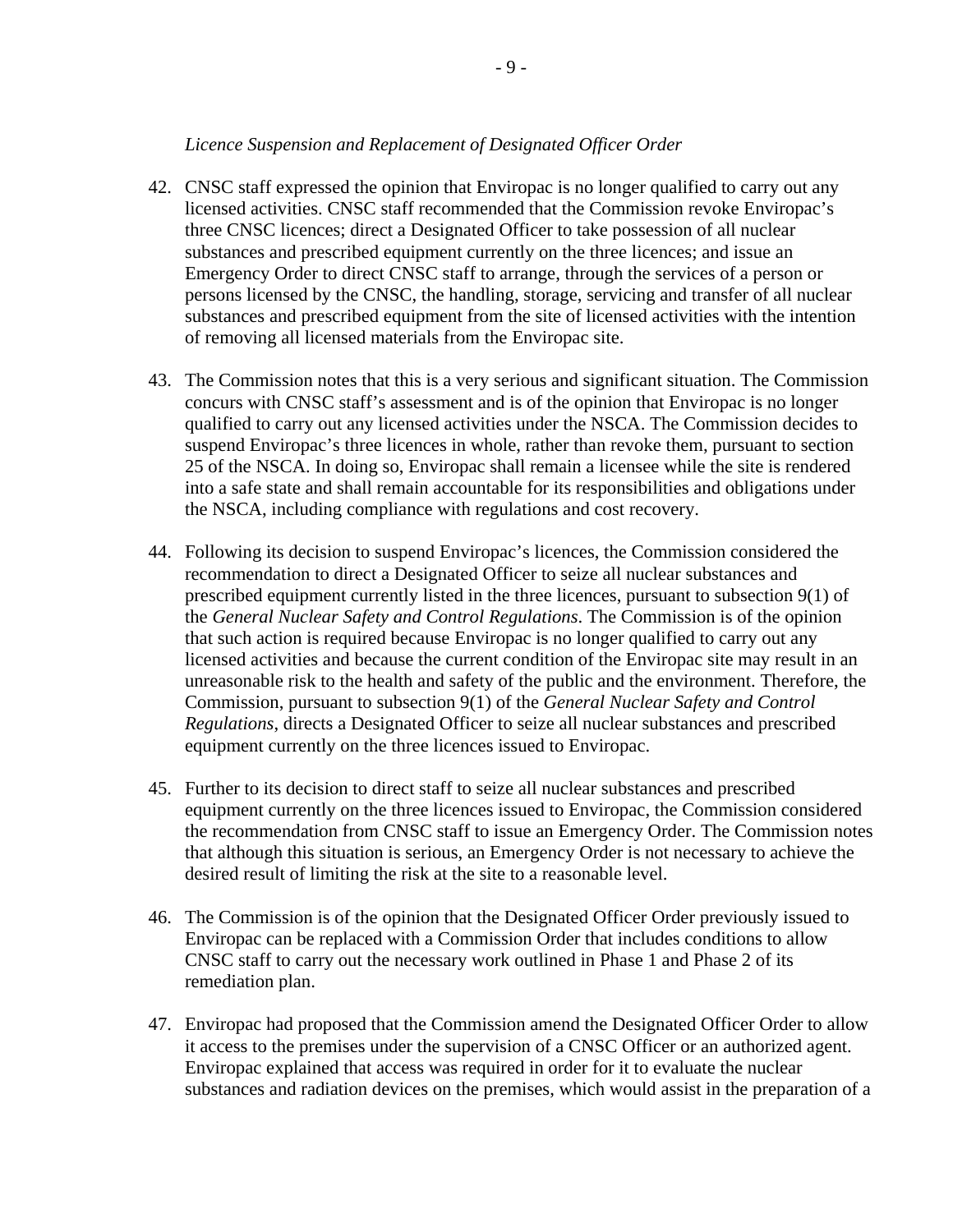decommissioning plan. The Commission notes that Enviropac's recommendation has not been incorporated into the Commission Order because, given that Enviropac is no longer qualified to carry out any licensed activity, it is also no longer qualified to prepare a decommissioning plan.

48. Furthermore, the Commission notes that the reporting requirements for licensees pursuant to section 29 of the *General Nuclear Safety and Control Regulations* enable the Commission to be informed of various situations and take appropriate actions. In this regard, the Commission adds a condition to the Commission Order that requires that Enviropac submit to CNSC staff a monthly report on the compliance activities that have been taken under the Commission Order.

## **Conclusion**

- 49. The Commission has considered the information and submissions from Enviropac and CNSC staff as presented in the material available for reference on the record for the proceeding.
- 50. The Commission is of the opinion that Enviropac is no longer qualified to carry out the activities that its three licences authorize. The Commission is of the opinion that Enviropac has not made adequate provision for the protection of the environment, the health and safety of persons and the maintenance of national security and measures required to implement international obligations to which Canada has agreed. The Commission is of the opinion that the continued operation of the facility poses an unreasonable risk to the health and safety of persons and the environment.
- 51. Therefore, the Commission, pursuant to section 25 of the *Nuclear Safety and Control Act* and subsection 8(2) of the *General Nuclear Safety and Control Regulations*, suspends in whole storage licence 12127-2-09.1, licence to process unsealed nuclear substances 12127-3-09.0 and calibration licence 12127-4-09.0, issued to 588972 Alberta Limited and operated as Enviropac.
- 52. In addition, the Commission, pursuant to subsection 37(6) of the *Nuclear Safety and Control Act*, replaces the Designated Officer Order issued to 588972 Alberta Limited on September 15, 2006 and confirmed in part by the Commission on December 14, 2006 with the Commission Order attached to this *Record of Proceedings*.
- 53. The Commission directs a Designated Officer to take possession of all nuclear substances and prescribed equipment currently on the three CNSC licences issued to Enviropac, pursuant to subsection 9(1) of the *General Nuclear Safety and Control Regulations*.
- 54. The Commission, in accordance with paragraph 34(*b*) of the *Nuclear Safety and Control Act*, will, once the inventory of nuclear substances has been completed, apply to the Federal Court to obtain an order for the disposal of all nuclear substances and prescribed equipment seized by the Designated Officer, and directs CNSC staff to file the necessary documentation in accordance with the *Federal Courts Rules*.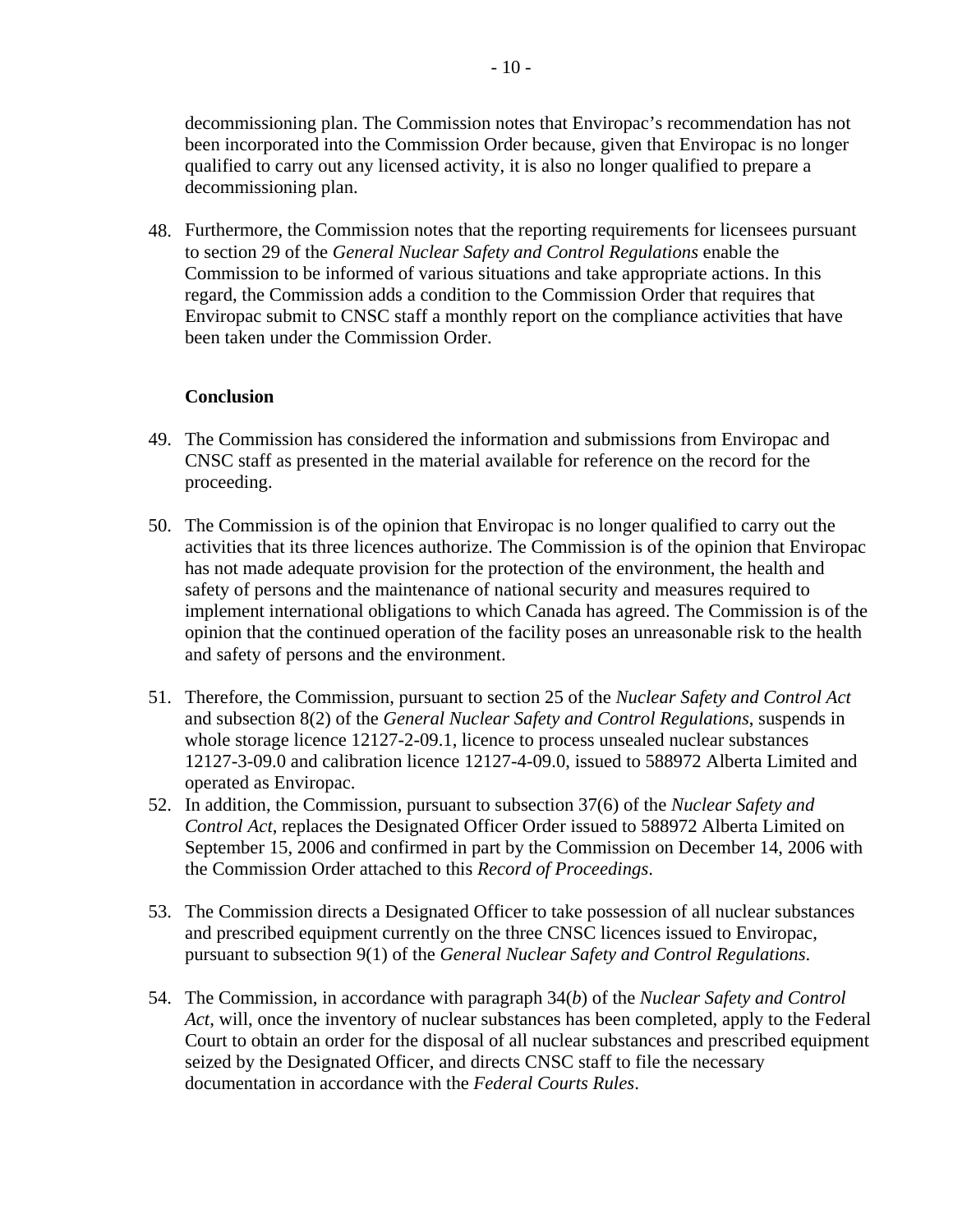- 55. The Commission also expects CNSC staff to contact the owner of the Enviropac site in order to provide all of the pertinent information concerning this matter, including the CMDs submitted for this proceeding and associated transcripts.
- 56. With this decision, the Commission notes that all licensees are responsible for complying with the requirements described in the NSCA. The Commission also notes that noncompliance with all of the requirements under NSCA is not acceptable. The Commission expects that Enviropac understands the severity of this matter and the responsibilities it has under the NSCA.

Linda J. Keen President, Canadian Nuclear Safety Commission

Date of decision: May 16, 2007 Date of release of Reasons for Decision: June 28, 2007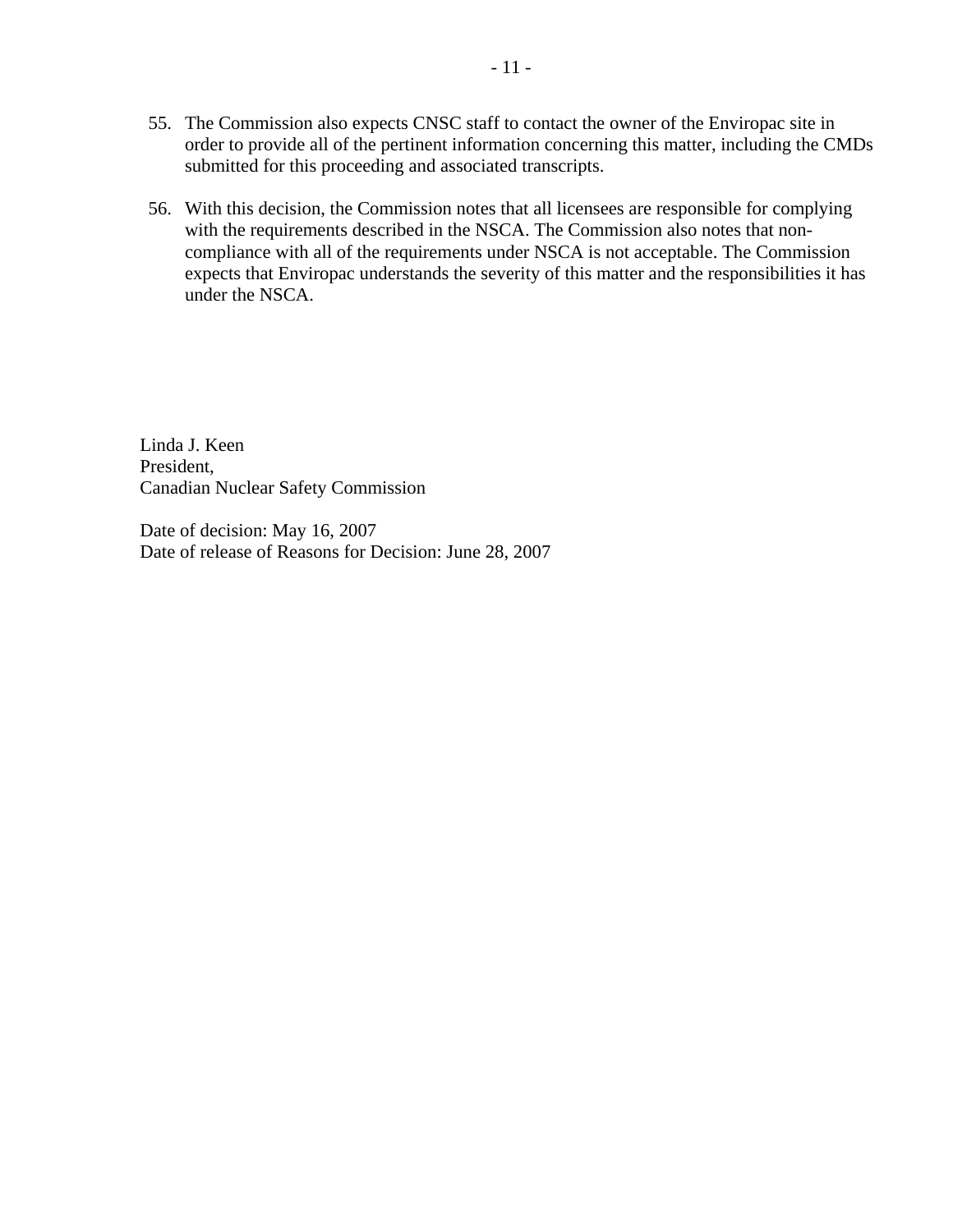## **ORDER BY THE CANADIAN NUCLEAR SAFETY COMMISSION UNDER PARAGRAPH 37(6) OF THE NUCLEAR SAFETY AND CONTROL ACT REPLACING AN ORDER BY A DESIGNATED OFFICER**

| <b>CNSC Licence Numbers:</b> | 12127-2-09.1 Use Type 906 (Storage)          |
|------------------------------|----------------------------------------------|
|                              | $12127 - 3 - 09.0$ Use Type 863 (Processing) |
|                              | 12127-4-09.0 Use Type $879$ (Calibration)    |

| <b>Date of Commission Order:</b>                  | 2007-06-20 |
|---------------------------------------------------|------------|
| Date of Designated Officer (DO) Order: 2006-09-15 |            |

**DO Order Confirmed by Commission**: 2006-12-14

## **Company/Licensee and address:**

 588972 Alberta Limited Operated as: Enviropac Incorporated 2236 80 Avenue Edmonton, Alberta T6P 1N2

#### **Name (and title or position) of person(s) receiving the Order:**

 Mr. Robert Masnyk President and Chief Executive Officer 588972 Alberta Limited (o/a Enviropac Inc.)

## **ORDER Number 07-1**

In order to prevent unreasonable risk to the environment and the health and safety of persons, the maintenance of national security and measures required to implement Canada's international obligations, the Commission replaces the Designated Officer Order dated September 15, 2006 and confirmed in part by the Commission on December 14, 2006 and the following actions and measures are ordered:

- 1. 588972 Alberta Limited (operated as Enviropac Inc.) shall immediately cease any and all activities relating to the powers, rights and privileges granted under CNSC Licences numbered 12127-09.1, 12127-3-09.0 and 12127-4-09.0 as all three licences are immediately suspended in whole.
- 2. 588972 Alberta Limited, its officers and employees, shall not enter into any agreement for the transfer or transfer any nuclear substances or prescribed equipment unless such agreement or transfer is approved in writing by the CNSC or ordered by the Federal Court of Canada.